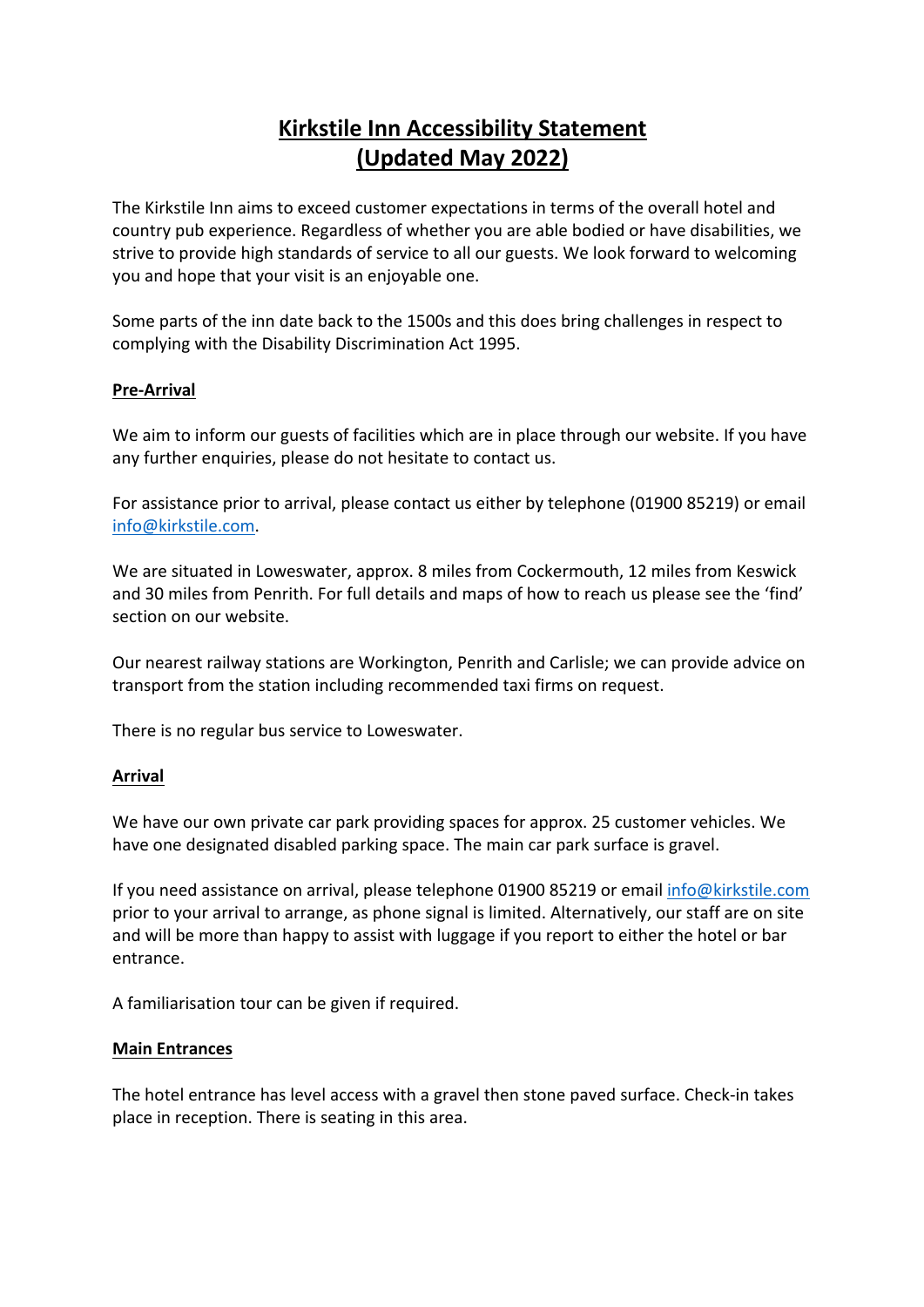The main entrance to the bar is accessed via a tarmac slope with a handrail to one side. Alternative access is available via a combination of level gravel and tarmac surfaces.

#### **Internal Public Areas**

Public areas are on split levels, separated by a maximum of 1 step. The main entrance and bar area is on one level.

The floor covering throughout the inn is carpet. The exception is the veranda, which has slate flags.

There is natural light in the public areas and some of the lights are on dimmer switches.

There is a selection of tables and chairs available of varying height.

Breakfast, lunch and dinner are predominantly table service. There is an additional buffet table at breakfast time; staff can assist with accessing this if required. All food and drink must be ordered inside at the bar when sitting outside.

We can cater for varying dietary needs, please advise staff on booking if possible. Guests with nut allergies should be aware we do use nuts in the kitchen.

Large print menus are available on request.

We do not play background music throughout the main bar area. We sometimes play music in the dining room, but this can be turned off or the volume adjusted as requested.

Access to our disabled toilet and baby changing area is via the bar area.

#### **Bedrooms**

There are seven 1st floor rooms in the main inn plus two external ground floor rooms and a further  $1<sup>st</sup>$  floor family annexe. All bedrooms have natural day light plus overhead and bedside lighting.

Due to the age and layout of the building an elevator installation to the bedrooms has not been possible.

All bedrooms have en-suite bathrooms. We have one ground floor room and one  $1<sup>st</sup>$  floor room with a walk-in shower. The remainder of our rooms have showers over baths.

All showers and baths have an anti-slip surface as standard.

We can provide a small number of aids such as stools or toilet seats on request.

Fire evacuation procedures are displayed in all bedrooms.